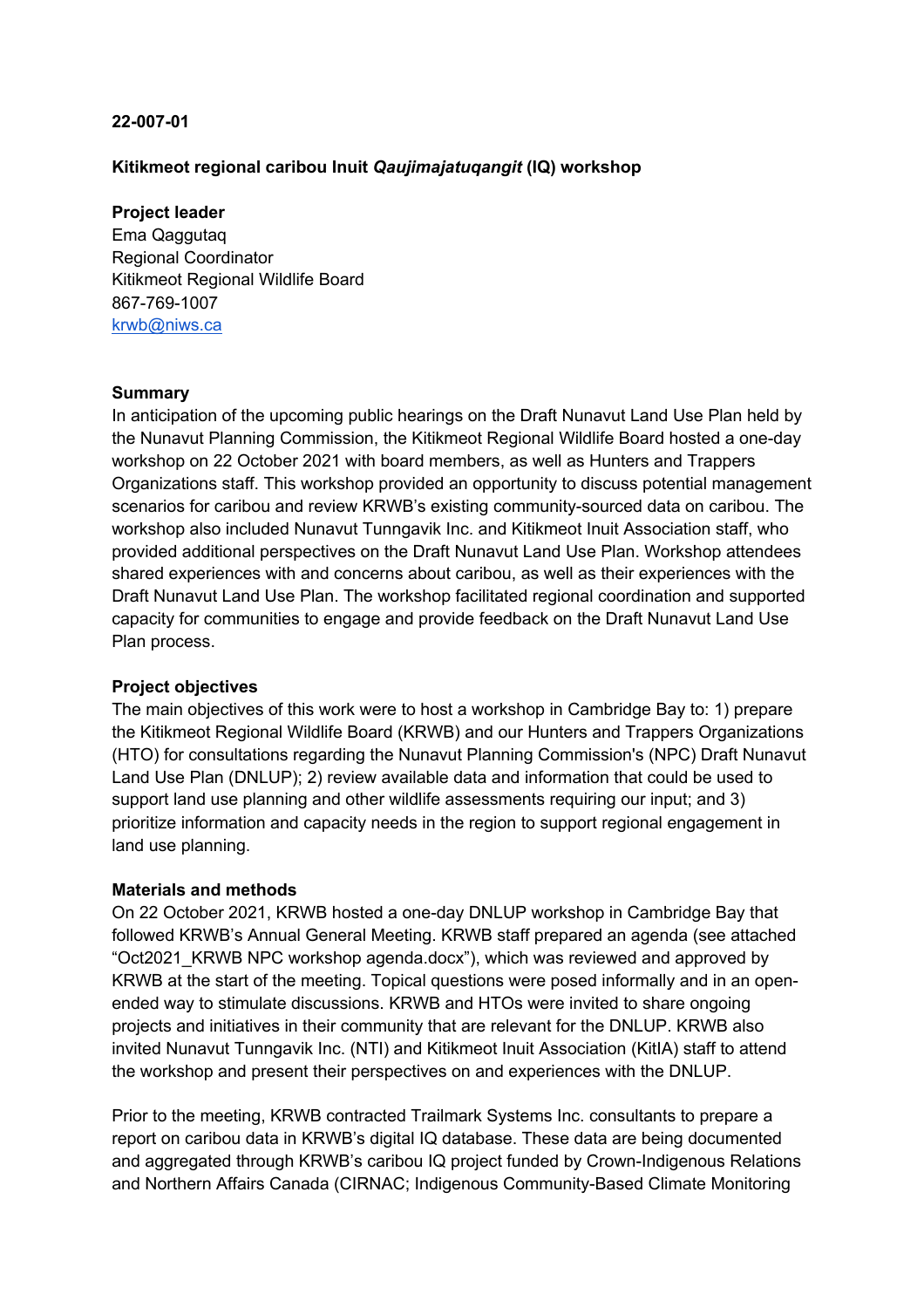Program) and Environment and Climate Change Canada. KRWB's growing database includes information from meetings, interviews, workshops, reports, mobile app-based monitoring, and online surveys in a broad range of formats (e.g., maps, audio files, texts, and photographs). KRWB staff also worked with NTI staff to prepare basemaps using data from NPC's DNLUP and data on mineral tenures from CIRNAC, which are publicly available.

# **Results**

The workshop included KRWB (representation from Kugluktuk, Cambridge Bay, Umingmaktok, Gjoa Haven, Taloyoak, and Kugaaruk), three KRWB staff members, and HTO managers from Kugluktuk, Cambridge Bay, Gjoa Haven, and Taloyoak. One NTI and two KitIA staff members were also in attendance.

KRWB and HTOs shared their experiences with caribou sampling and monitoring programs that are ongoing with University, government, and industry partners, as well as communitybased monitoring and guardians initiatives. KRWB also reviewed and discussed data from their ongoing caribou IQ program. KRWB and HTOs shared their priorities, concerns, and knowledge of changes to caribou populations in response to changes in vegetation, emigration, and predation.

Experiences with industry projects ranged across the region, depending on whether projects were active and/or occurring near communities. Workshop participants recognized the need to work more closely with KitIA to become informed on prospective and existing land use permits and, in particular, how mining operations could respond to and/or affect caribou presence and activity. KRWB and KitIA both highlighted the need to articulate overlapping opportunities and responsibilities, as their organizational roles are distinguished under the Nunavut Agreement. Gjoa Haven, Taloyoak, and Kugaaruk HTOs acknowledged the need to meet and work together to discuss their shared hunting areas under the DNLUP.

Maps were displayed and allowed workshop participants to review what is currently proposed in the DNLUP, existing and potential project claims in and around their communities, and Inuit owned lands. These maps also initiated and prompted informal discussions between and among HTOs in the region, as well as with KitIA. Some HTOs recorded additional spatial data on travel routes and wildlife habitat areas for further review in providing feedback on the DNLUP.

### **Discussion/ management implications**

KRWB and HTOs discussed and shared concerns about caribou within the context of specific harvest management practices that are being implemented by NWMB (e.g., TAH) and HTOs (through their own by-laws). KRWB and HTOs discussed ongoing threats to caribou posed by predation, as well as the potential impact of land use (mining and development) activities. Further discussions on how community-sourced monitoring and IQ data could be used to inform management initiatives is needed.

This workshop supported regional coordination and engagement with NTI and KitIA on shared concerns about caribou. This meeting also provided KRWB and HTOs with a unique opportunity to discuss the DNLUP, prior to NPC's anticipated community engagement sessions in fall 2022. The workshop allowed KRWB and HTOs to solicit information on NPC's DNLUP process and the different implications for land use in and around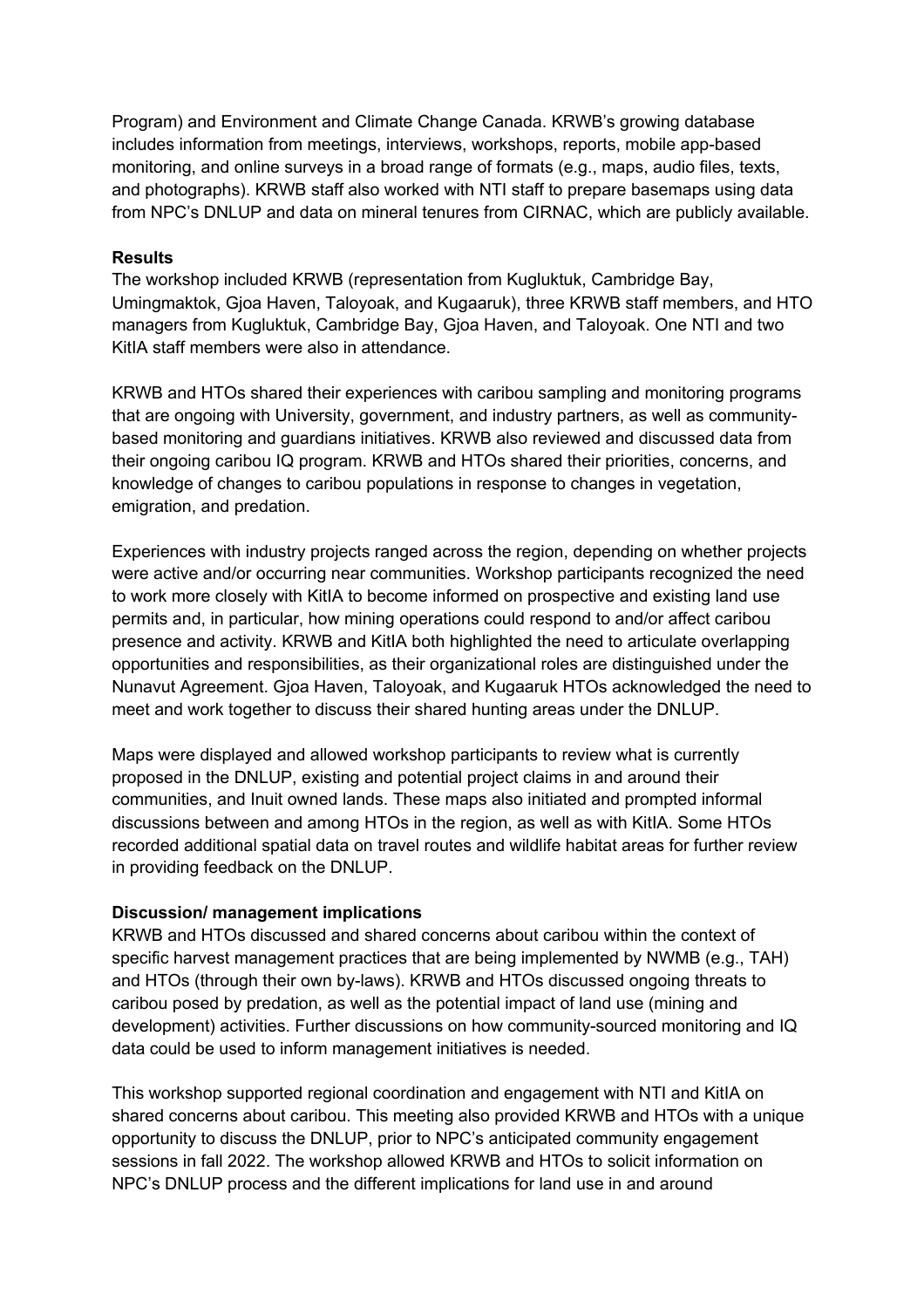communities. These initial discussions will support KRWB and HTO engagement in the DNLUP process, as well as strengthen relationships within the region for projects and initiatives to come.